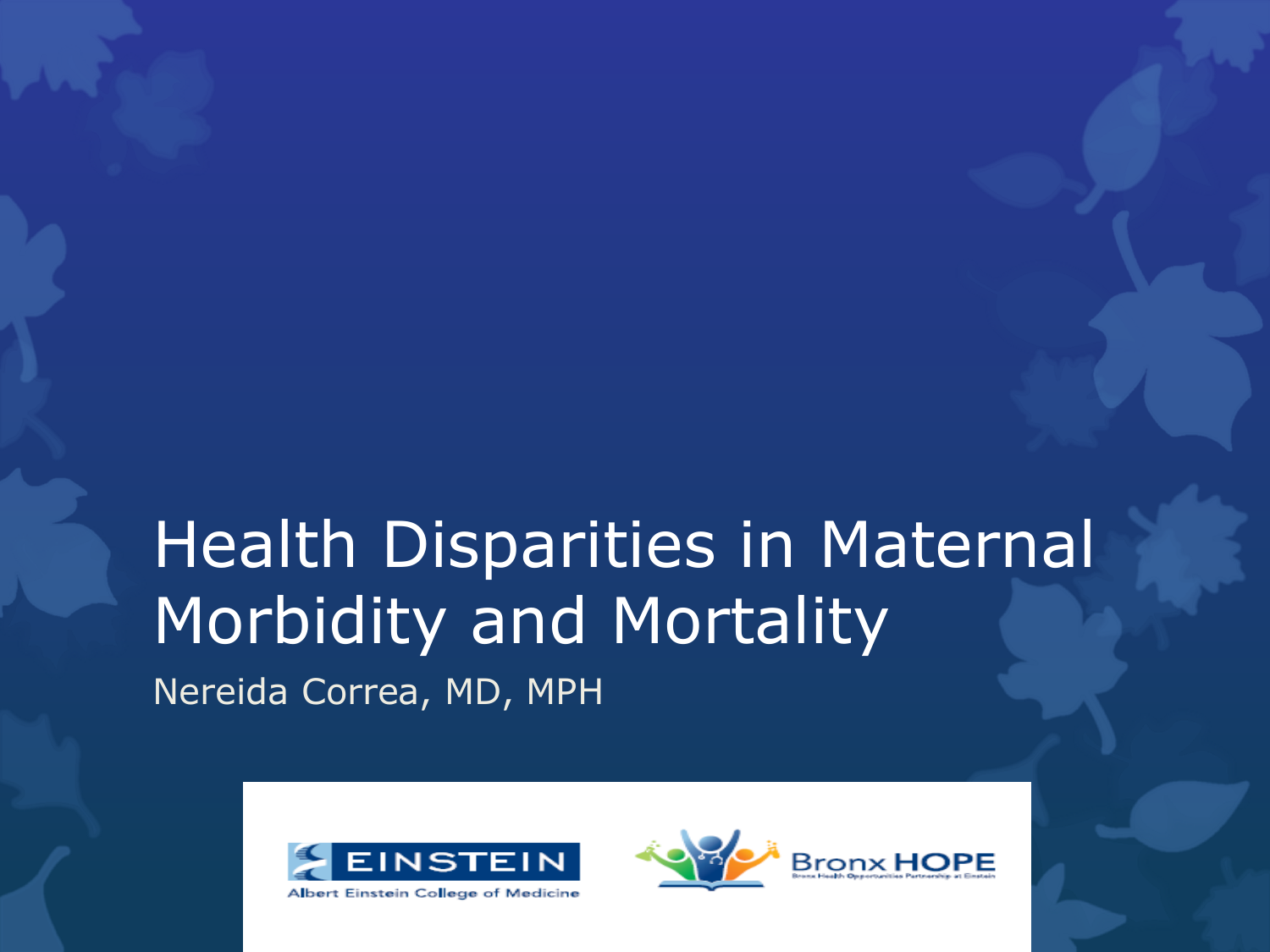#### **Objectives**

- **O** Awareness of trends in the incidence of maternal and infant morbidity and mortality in communities of color
- **O** Discuss problems that can lead to maternal morbidity and mortality
- **O** Immediate vs long term problems that contribute to this health disparity
- Current activities that can help identify issues and lead to solutions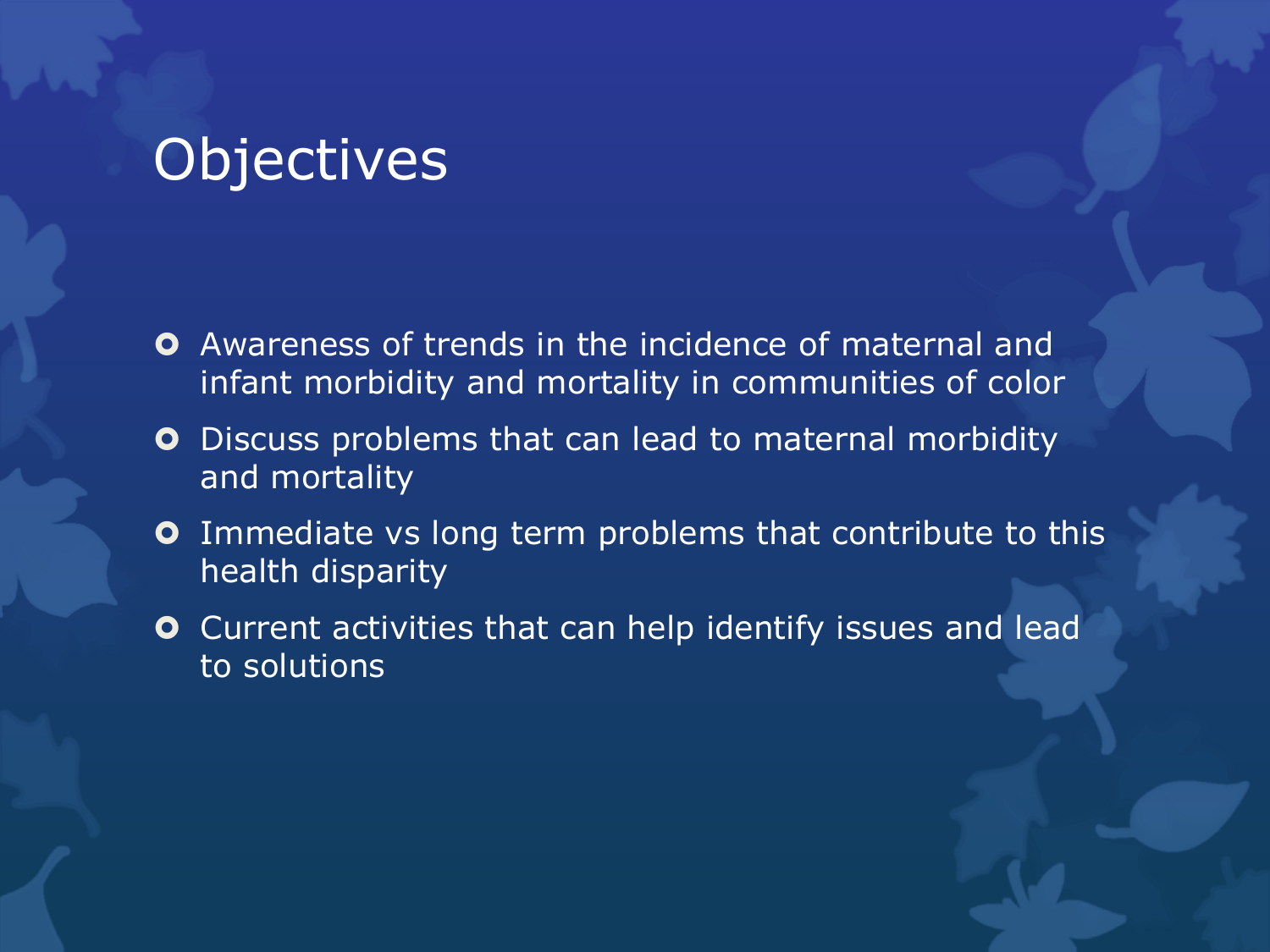#### **Definitions**

- **O** Maternal Morbidity: unintended outcomes in the process of labor and delivery that result in significant short-term and long-term consequences to a woman's health(1)
- **O** Maternal Mortality: Death with 1 year of pregnancy includes pregnant at time of death, not pregnant but was pregnant 43 days to 1 year before death or unknown if pregnant within the past year(2)

1. Severe Maternal Morbidity: Screening and Review, American College of Ob/GYN and Society for Maternal-Fetal Medicine and Center for Disease Control: 9/2016 2. MacDorman, MF, et.tal., Recent Increase in the US Maternal Mortality Rate, Obstetrics & Gynecology, volume 128:3, 447-55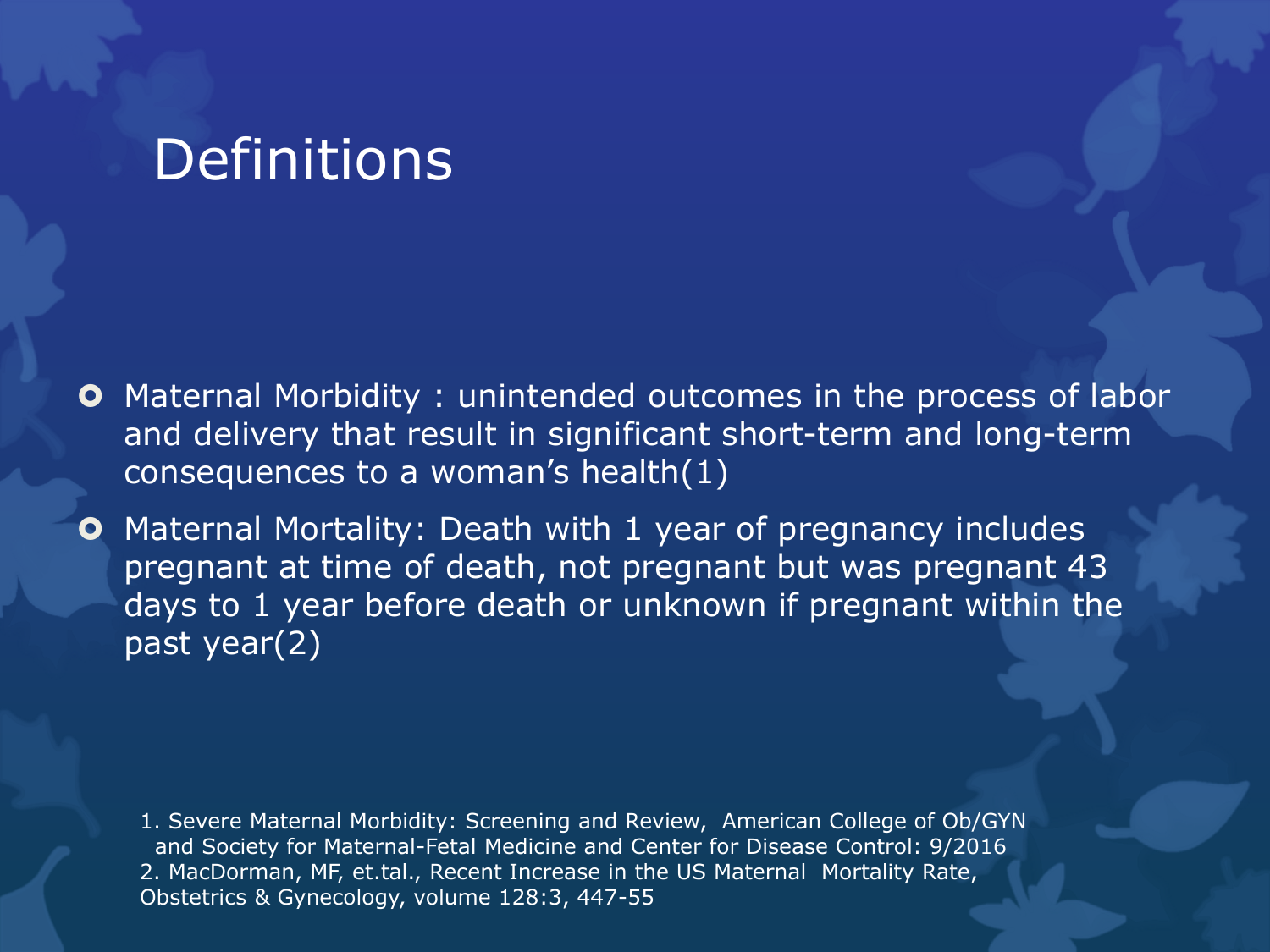## US Maternal Mortality Rate

18.8 / 100,000 live births in 2000

23.8/ 100,000 live births in 2014

**O** An increase of 26.6 % when the plan was to decrease maternal mortality by 75% by 2015

MacDorman, MF, Obstetrics & Gynecology: Sept 2016-Vol 128-3-p447-455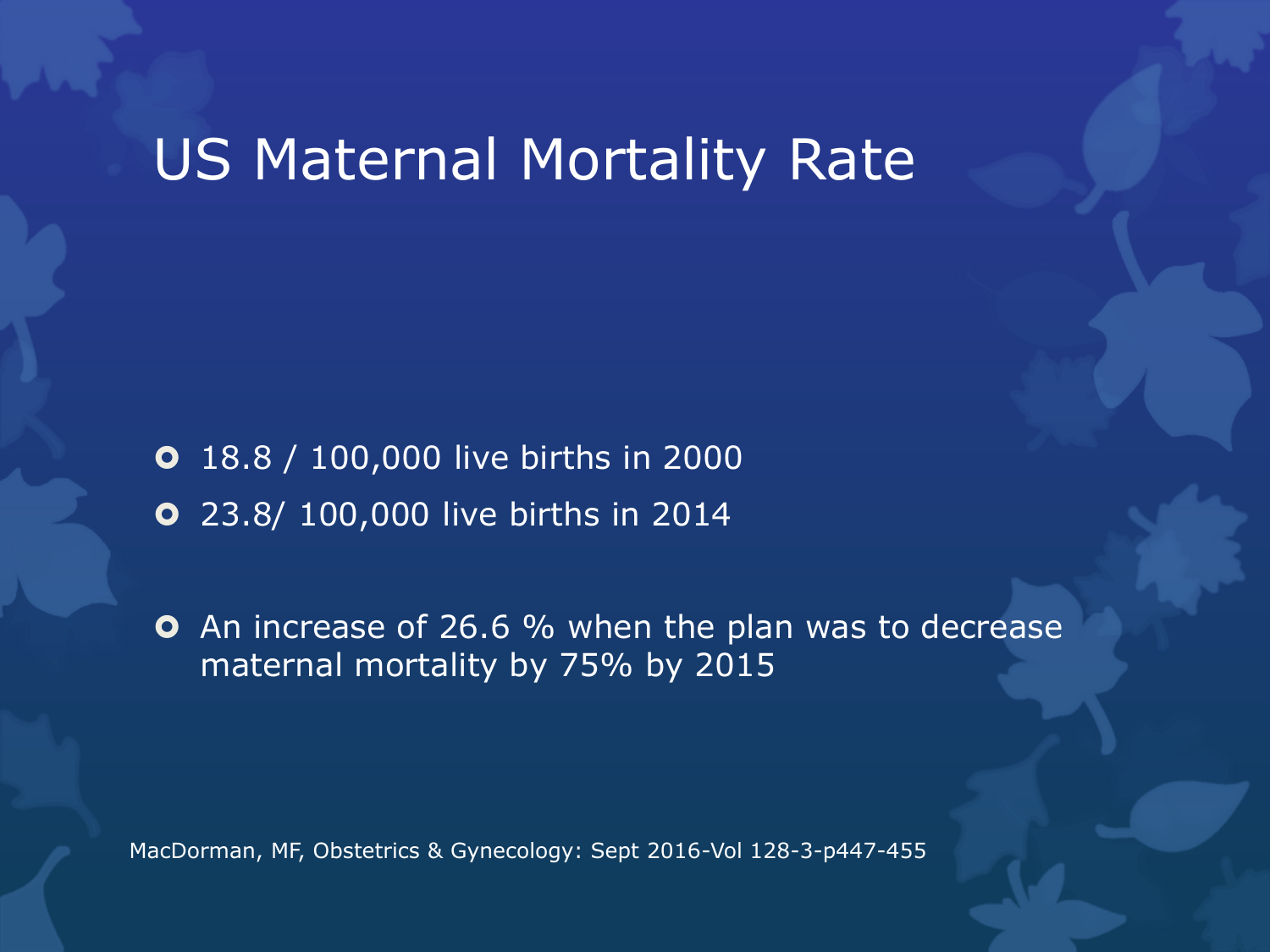## **Morbidity**

- **O** Hemorrhage requiring transfusion or return to the operating room
- **O** Peripartum hysterectomy; Uterine artery embolization; Uterine balloon or compression sutures
- **O** Hypertension / Neurologic: Eclampsia; stroke; loss of vision
- **o** Renal
- **o** Sepsis
- **O** Pulmonary
- **O** Cardiac including peripartum cardiomyopathy
- **O** Intensive care
- **O** Surgical bladder or bowel injury
- **O** Anesthesia related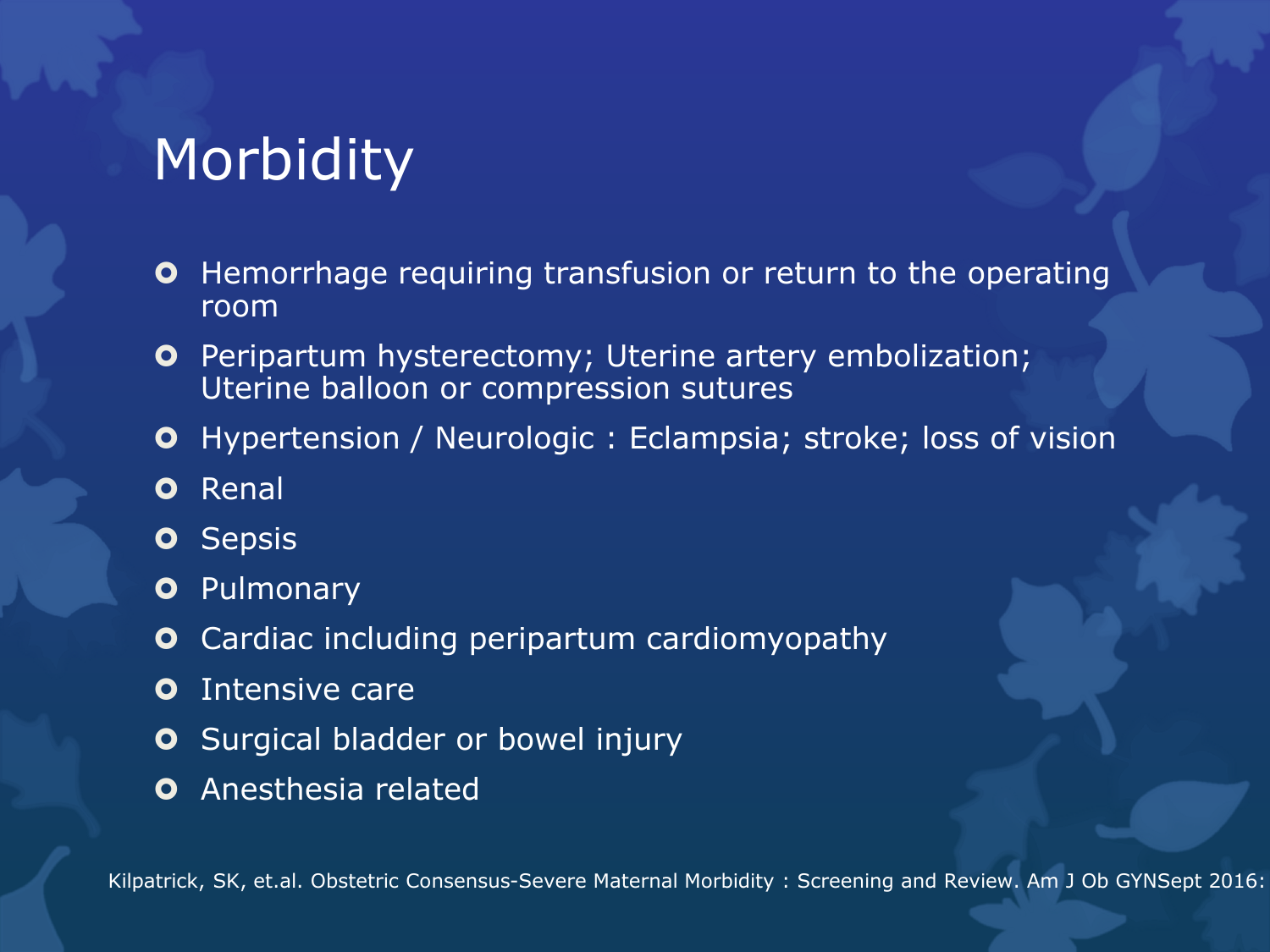#### Pre-Existing Conditions

- **O** Overweight and Obesity
- **O** Hypertension and Cardiac diseases
- **O** Diabetes including prior Gestational Diabetes
- **O** Asthma and Allergies
- **O** HIV and other sexually transmitted diseases
- **O** Psychiatric Conditions
- **O** Maternal Age  $<$  15 and  $>$  35
- **O** Prior cesarean delivery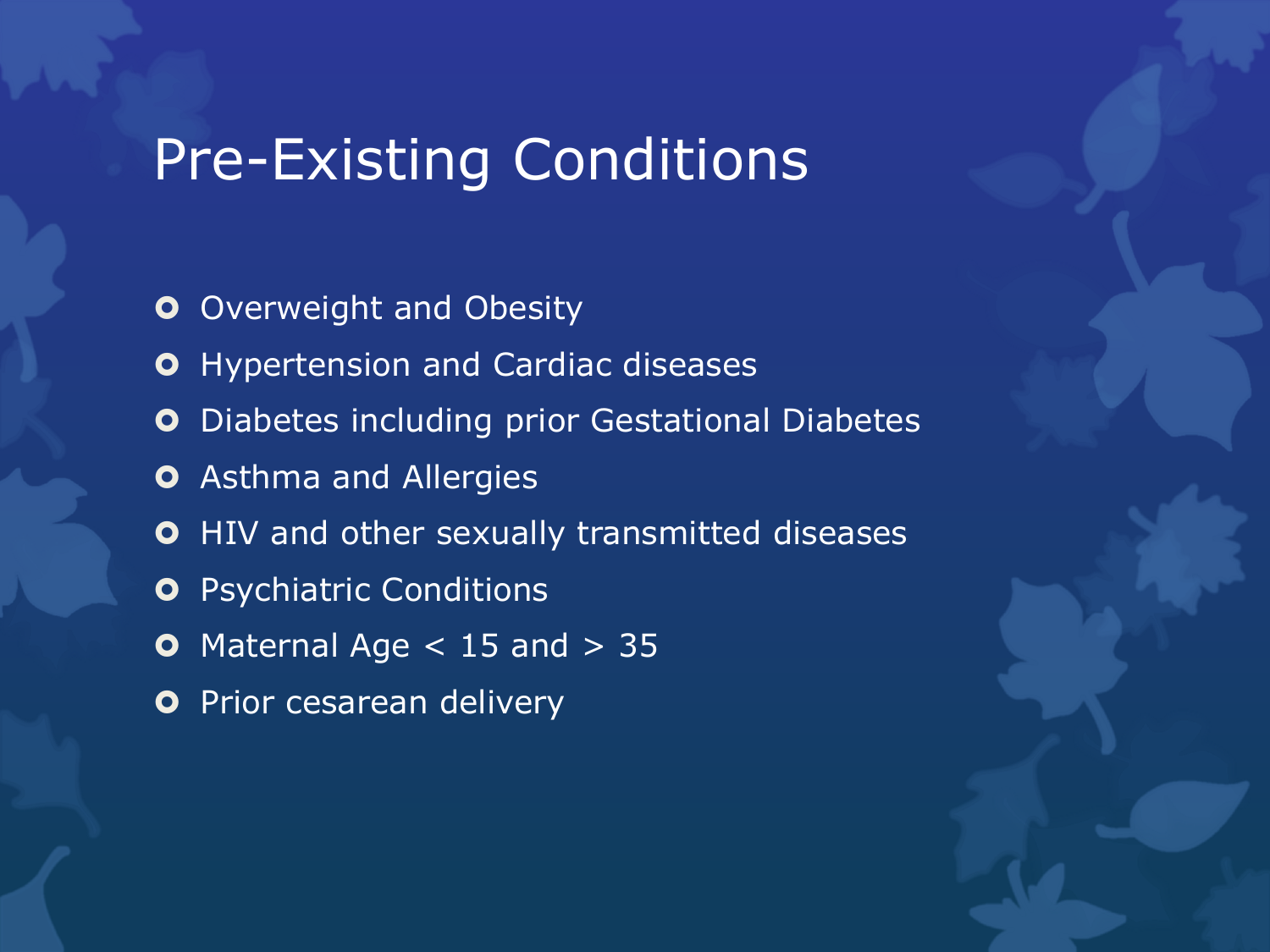## **Obesity**

**O** Weight gain in pregnancy

**O** BMI > 50 high risk implications

- **O** Inability to care for patient
- **O** Emergency surgery complicated by airway issues and size of stretcher
- **O** Healing and problems with incision including wound disruption
- **O** Psychosocial detreminants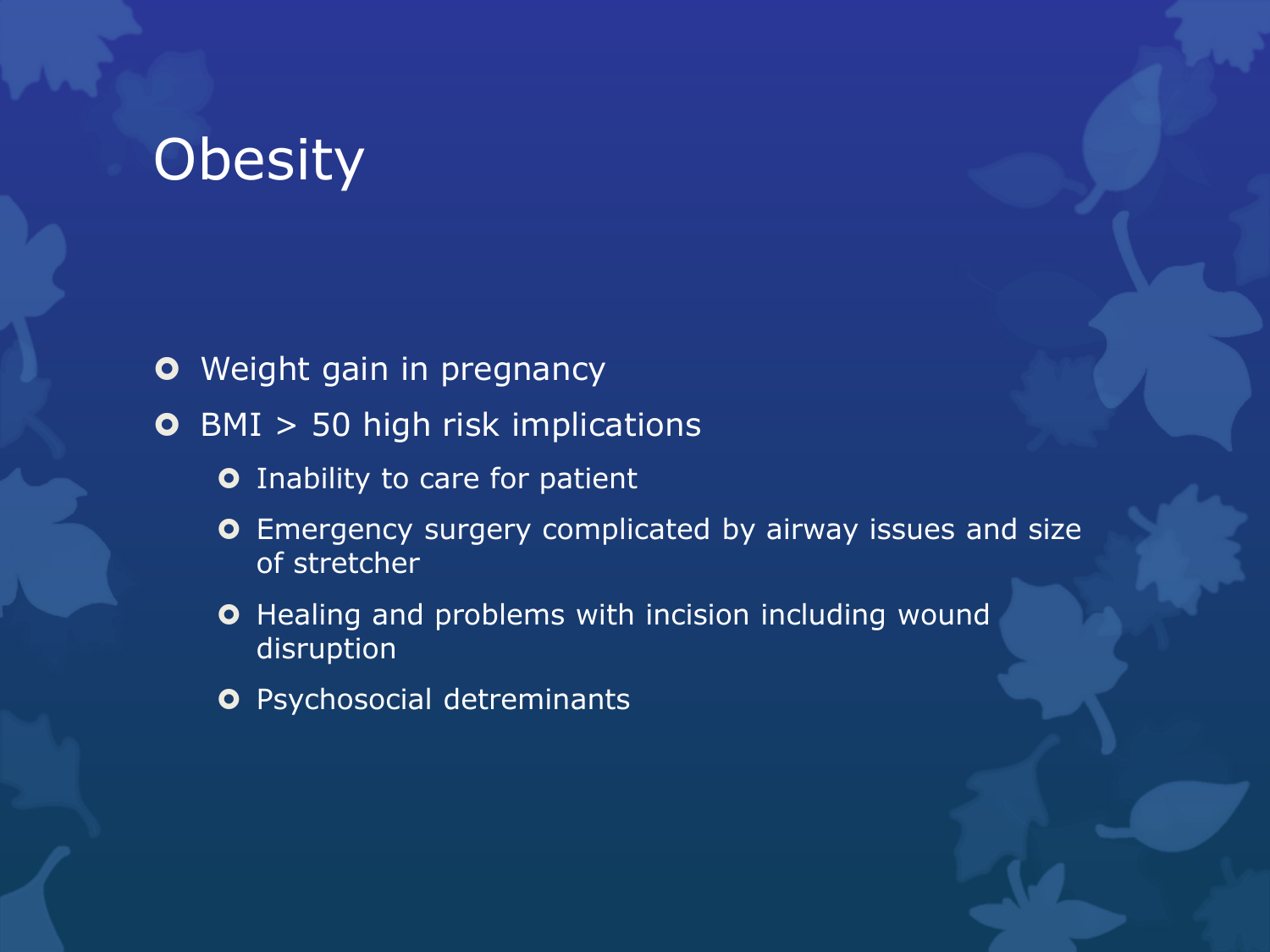## Hypertension

- **O** Hemodynamics of pregnancy
- **O** Complicated by pre-eclampsia and eclampsia
- **O** Fetal growth restriction
- **O** Cardiovascular complications
- **O** Cardiomyopathy
- **O** Previous cardiac anomalies
- **O** Multifactorial including other chronic problems such as Asthma, Diabetes and others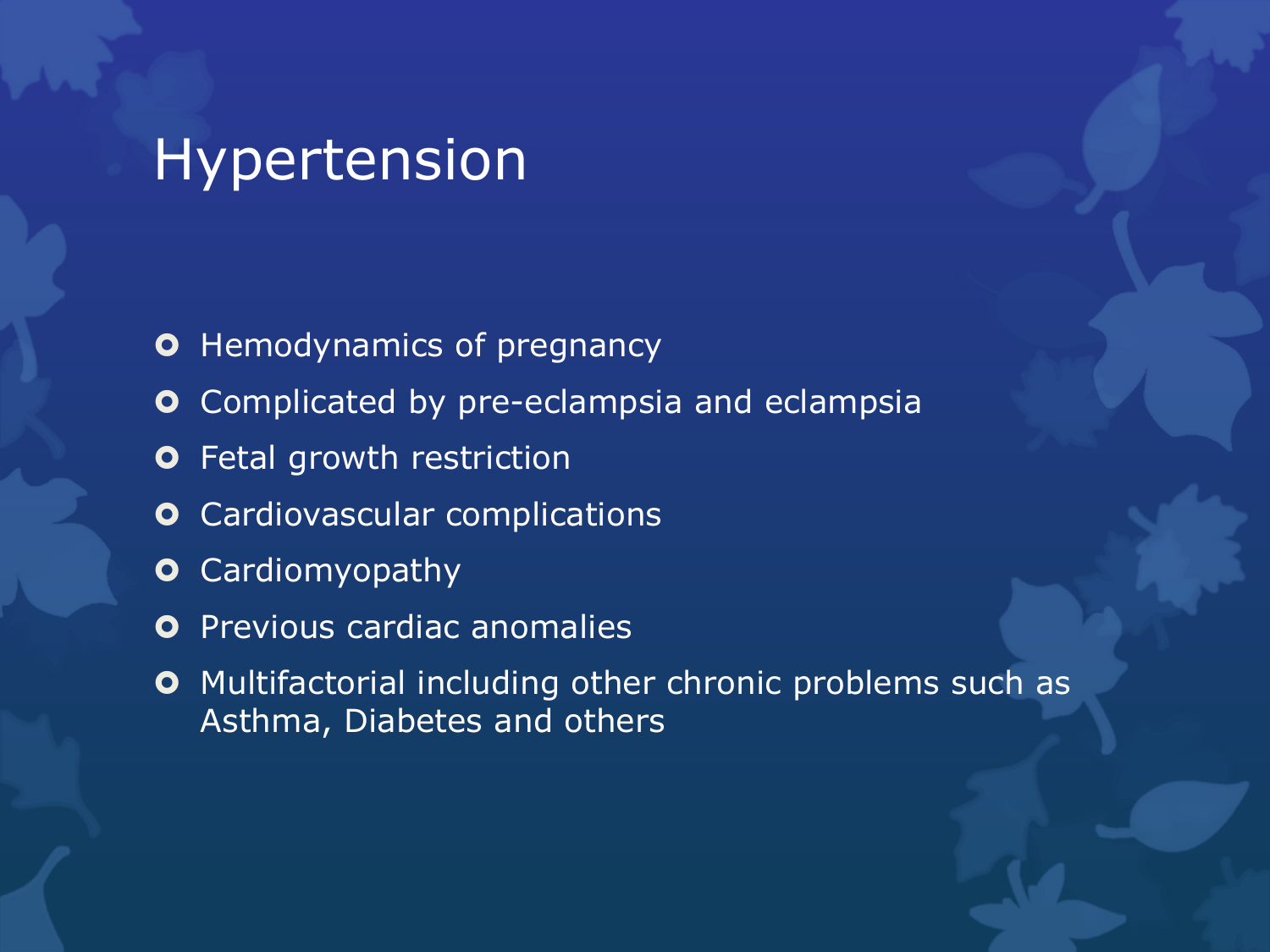## Diabetes

**O** Gestational Diabetes **O** GDMA 1 **O** GDMA 2 Type 1 Pre-gestational **o** Spontaneous abortion **O** Fetal anomalies in 1 st trimester Type 2 Pre-gestational **O** Metabolic syndrome

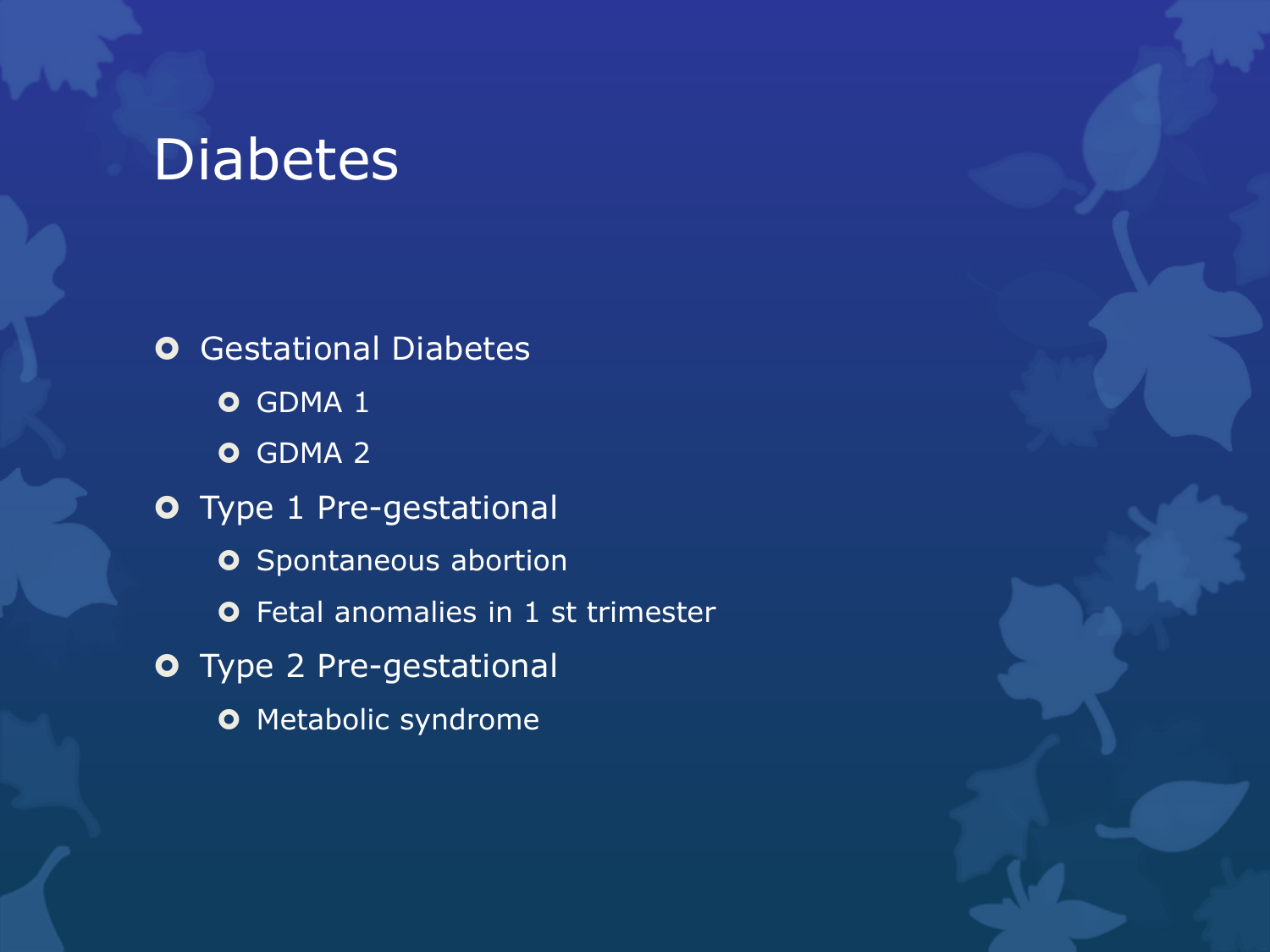## Asthma and Respiratory Problems

- **O** Environmental factors contributing
- **O** Hereditary predispositions
- **O** Pre-existing Asthma with discontinuation of treatment
- **O** Smoking tobacco and other methods
- **O** Decreased Inspiratory capacity
- **O** Prior pulmonary problems
	- **O** Pulmonary embolism
	- **O** Tuberculosis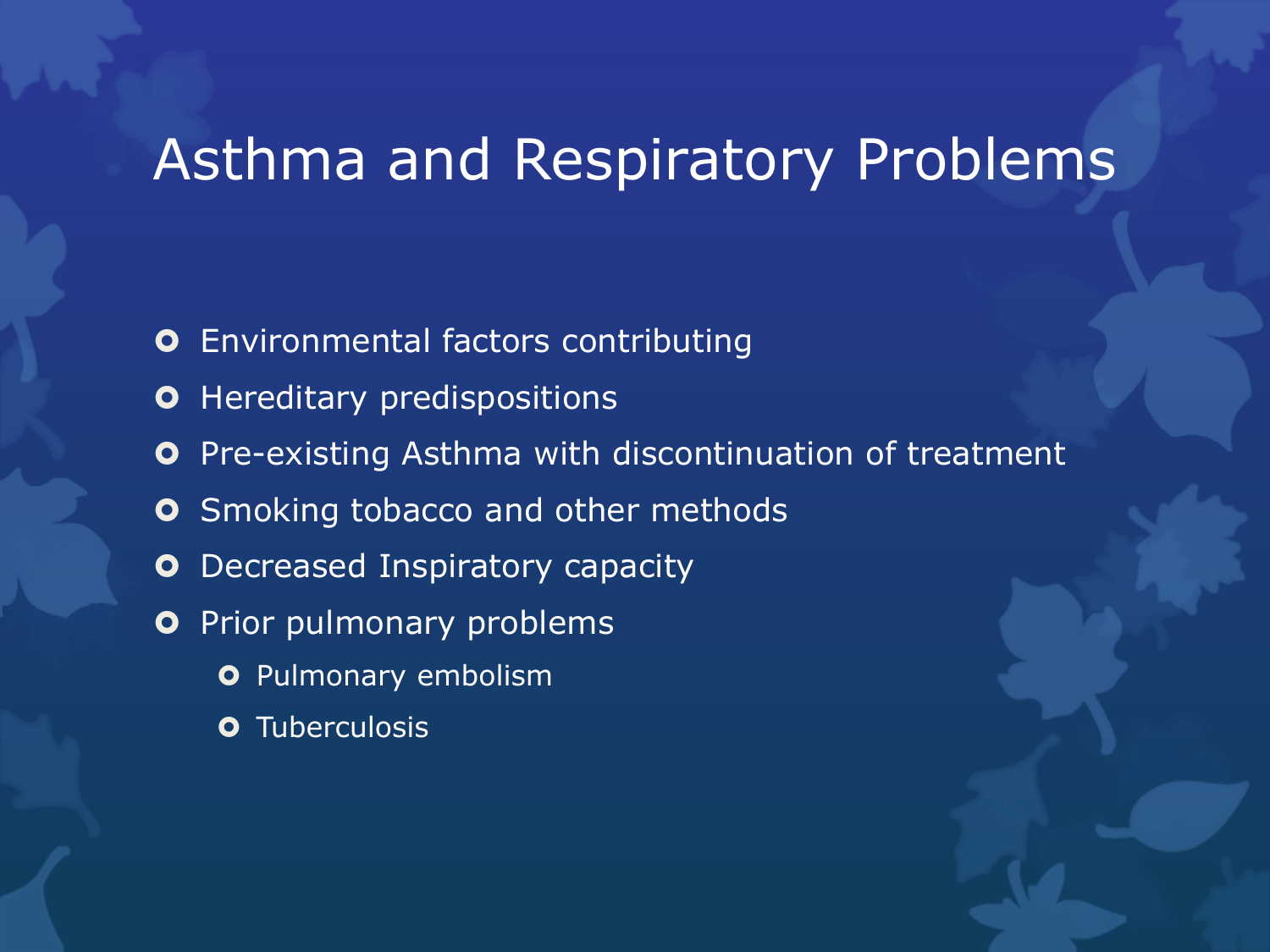# Infections

**O** HIV

**o** Chemoprophylaxis

**O** Bacterial Infections **O** BV

**O** GBS

**o** STDS

**o** Syphilis

**o** Chlamydia

**o** Gonorrhea

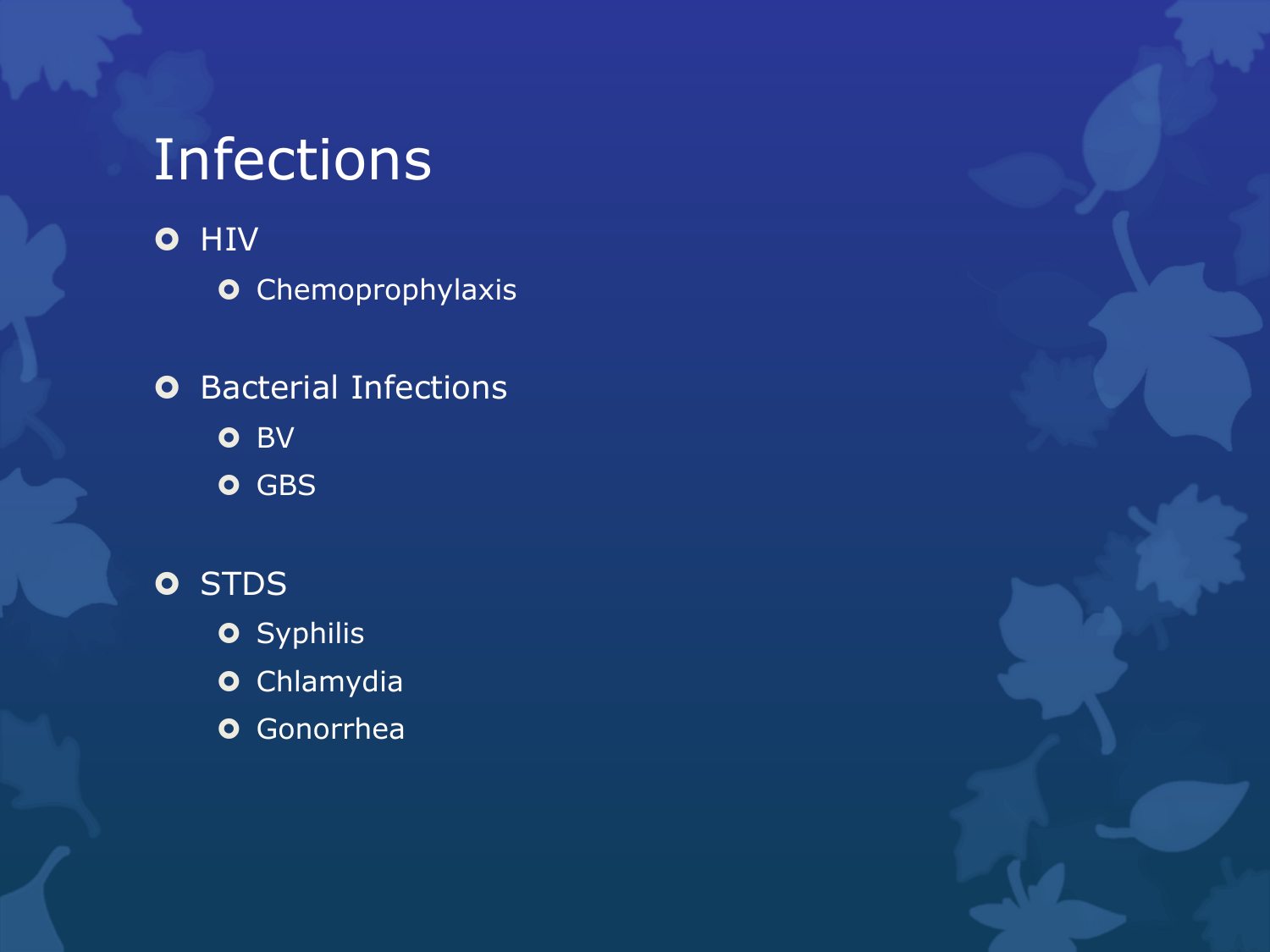# Psychiatric Conditions

**O** Anxiety

- **O** Pre-existing psychoses
- **O** Post Traumatic Stress Disorders
- **O** Depression and Suicide
- **O** Substance Use and Abuse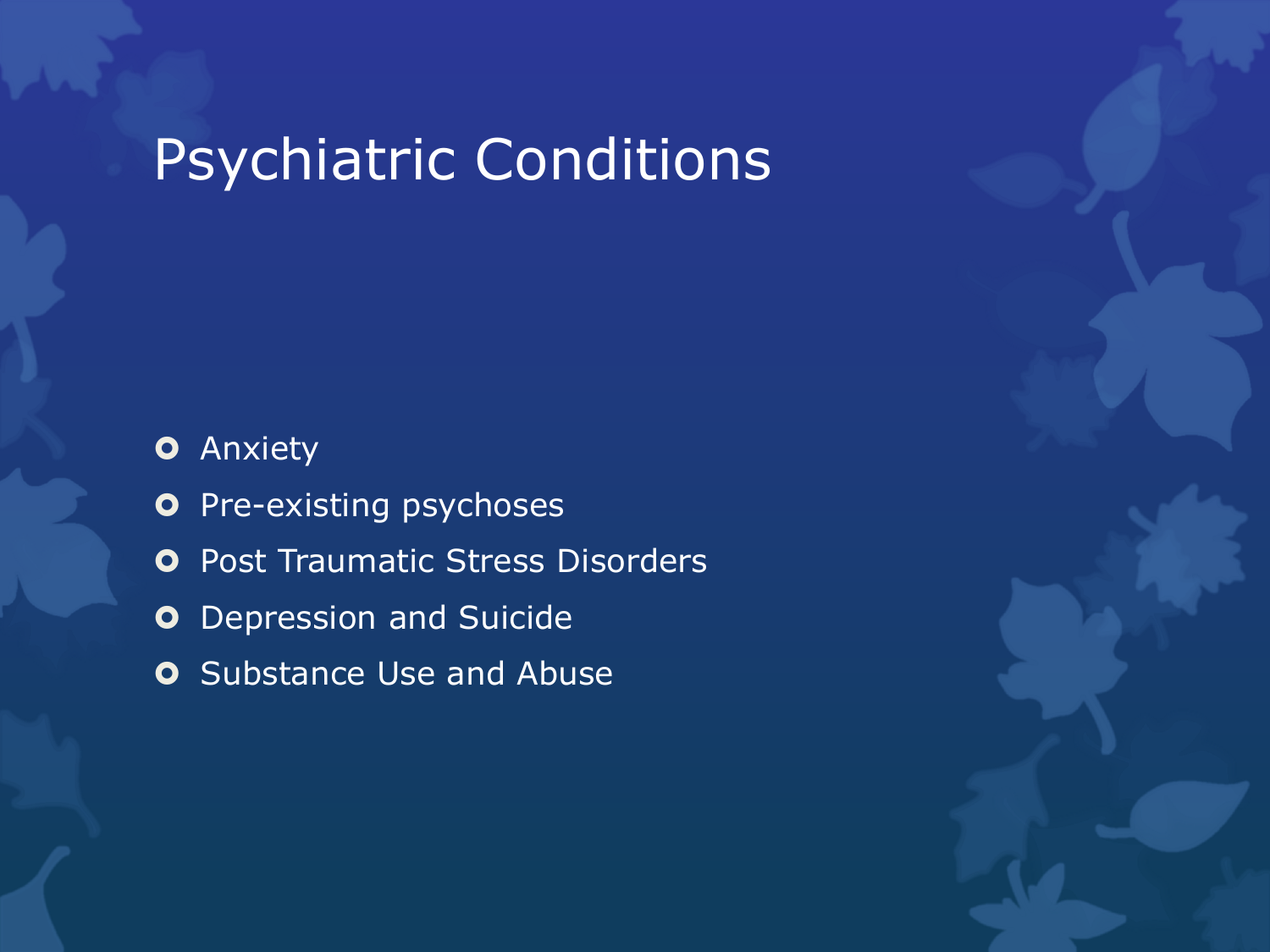# Age is a factor

**O** Advanced Maternal Age Unplanned and maybe unwanted **O** Chronic health issues **o** grandmultiparity **O** Too Young Unplanned and maybe unwanted **O** Immaturity and interruption of growth

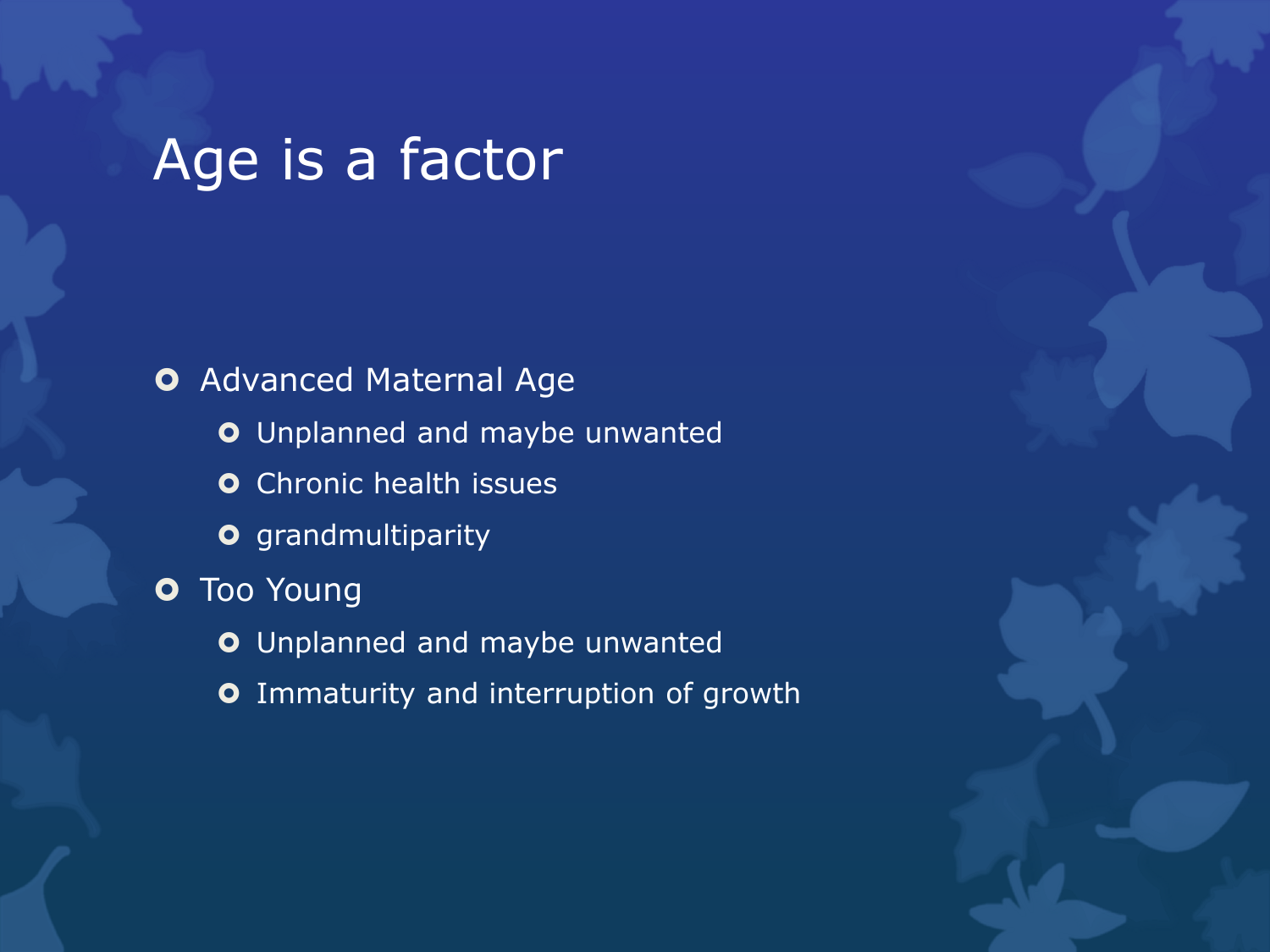## Previous Cesarean Section

**O** Placental anomalies

**O** Anterior placenta

**O** Acreta or Percreta

- **O** Uterine Rupture
- **O** Uterine Atony
- **O** Recurrent cesarean sections
- **O** Complicated by abdominoplasty